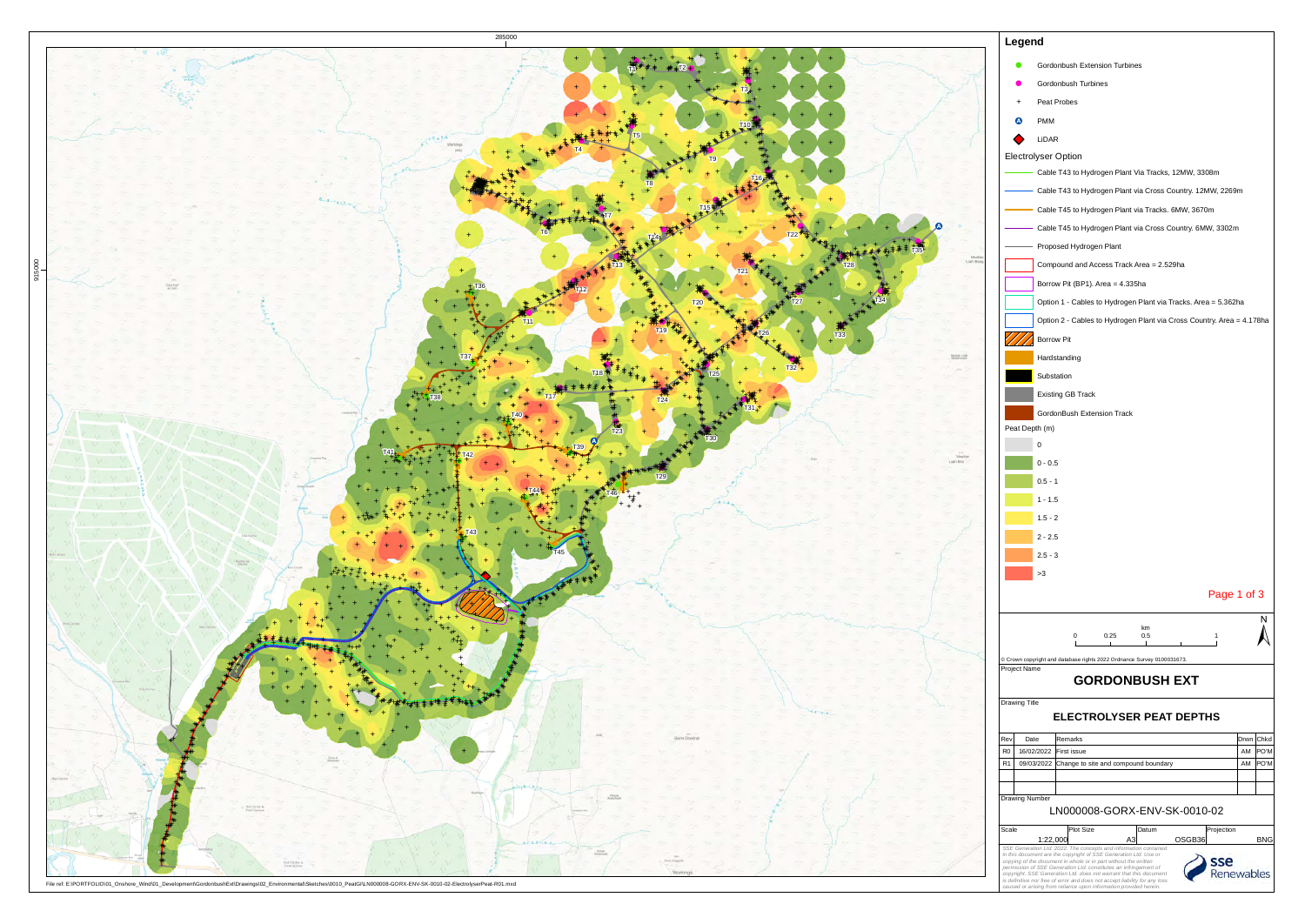|                                                                                                                                                                                                         | Legend                                                       |                                                                                                                                                                                                                      |           |      |  |  |  |  |  |
|---------------------------------------------------------------------------------------------------------------------------------------------------------------------------------------------------------|--------------------------------------------------------------|----------------------------------------------------------------------------------------------------------------------------------------------------------------------------------------------------------------------|-----------|------|--|--|--|--|--|
| Gordonbush Extension Turbines                                                                                                                                                                           |                                                              |                                                                                                                                                                                                                      |           |      |  |  |  |  |  |
|                                                                                                                                                                                                         |                                                              | Gordonbush Turbines                                                                                                                                                                                                  |           |      |  |  |  |  |  |
|                                                                                                                                                                                                         | <b>PMM</b>                                                   |                                                                                                                                                                                                                      |           |      |  |  |  |  |  |
|                                                                                                                                                                                                         | <b>LiDAR</b>                                                 |                                                                                                                                                                                                                      |           |      |  |  |  |  |  |
|                                                                                                                                                                                                         | <b>Electrolyser Option</b>                                   |                                                                                                                                                                                                                      |           |      |  |  |  |  |  |
|                                                                                                                                                                                                         |                                                              | Cable T43 to Hydrogen Plant Via Tracks, 12MW, 3308m                                                                                                                                                                  |           |      |  |  |  |  |  |
|                                                                                                                                                                                                         |                                                              |                                                                                                                                                                                                                      |           |      |  |  |  |  |  |
|                                                                                                                                                                                                         | - Cable T43 to Hydrogen Plant via Cross Country. 12MW, 2269m |                                                                                                                                                                                                                      |           |      |  |  |  |  |  |
|                                                                                                                                                                                                         |                                                              | Cable T45 to Hydrogen Plant via Tracks. 6MW, 3670m                                                                                                                                                                   |           |      |  |  |  |  |  |
|                                                                                                                                                                                                         |                                                              | Cable T45 to Hydrogen Plant via Cross Country. 6MW, 3302m                                                                                                                                                            |           |      |  |  |  |  |  |
|                                                                                                                                                                                                         |                                                              | Proposed Hydrogen Plant                                                                                                                                                                                              |           |      |  |  |  |  |  |
|                                                                                                                                                                                                         |                                                              | Compound and Access Track Area = 2.529ha                                                                                                                                                                             |           |      |  |  |  |  |  |
|                                                                                                                                                                                                         |                                                              | Borrow Pit (BP1). Area = 4.335ha                                                                                                                                                                                     |           |      |  |  |  |  |  |
|                                                                                                                                                                                                         |                                                              | Option 1 - Cables to Hydrogen Plant via Tracks. Area = 5.362ha                                                                                                                                                       |           |      |  |  |  |  |  |
|                                                                                                                                                                                                         |                                                              | Option 2 - Cables to Hydrogen Plant via Cross Country. Area = 4.178ha                                                                                                                                                |           |      |  |  |  |  |  |
|                                                                                                                                                                                                         |                                                              | <b>Borrow Pit</b>                                                                                                                                                                                                    |           |      |  |  |  |  |  |
|                                                                                                                                                                                                         |                                                              | Hardstanding                                                                                                                                                                                                         |           |      |  |  |  |  |  |
|                                                                                                                                                                                                         |                                                              | Substation                                                                                                                                                                                                           |           |      |  |  |  |  |  |
|                                                                                                                                                                                                         |                                                              | <b>Existing GB Track</b>                                                                                                                                                                                             |           |      |  |  |  |  |  |
|                                                                                                                                                                                                         |                                                              | GordonBush Extension Track                                                                                                                                                                                           |           |      |  |  |  |  |  |
|                                                                                                                                                                                                         | Peat Depth (m)                                               |                                                                                                                                                                                                                      |           |      |  |  |  |  |  |
|                                                                                                                                                                                                         | 0                                                            |                                                                                                                                                                                                                      |           |      |  |  |  |  |  |
|                                                                                                                                                                                                         | $0 - 0.5$                                                    |                                                                                                                                                                                                                      |           |      |  |  |  |  |  |
|                                                                                                                                                                                                         | $0.5 - 1$                                                    |                                                                                                                                                                                                                      |           |      |  |  |  |  |  |
|                                                                                                                                                                                                         | $1 - 1.5$                                                    |                                                                                                                                                                                                                      |           |      |  |  |  |  |  |
|                                                                                                                                                                                                         | $1.5 - 2$                                                    |                                                                                                                                                                                                                      |           |      |  |  |  |  |  |
|                                                                                                                                                                                                         | 2 - 2.5                                                      |                                                                                                                                                                                                                      |           |      |  |  |  |  |  |
|                                                                                                                                                                                                         | $2.5 - 3$                                                    |                                                                                                                                                                                                                      |           |      |  |  |  |  |  |
|                                                                                                                                                                                                         | >3                                                           |                                                                                                                                                                                                                      |           |      |  |  |  |  |  |
|                                                                                                                                                                                                         |                                                              |                                                                                                                                                                                                                      |           |      |  |  |  |  |  |
|                                                                                                                                                                                                         |                                                              | Page 2 of 3                                                                                                                                                                                                          |           |      |  |  |  |  |  |
|                                                                                                                                                                                                         |                                                              |                                                                                                                                                                                                                      |           |      |  |  |  |  |  |
|                                                                                                                                                                                                         |                                                              | km                                                                                                                                                                                                                   |           |      |  |  |  |  |  |
|                                                                                                                                                                                                         |                                                              | 0<br>0.5<br>0.25<br>1<br>$\mathbf{I}$                                                                                                                                                                                |           |      |  |  |  |  |  |
|                                                                                                                                                                                                         | Project Name                                                 | C Crown copyright and database rights 2022 Ordnance Survey 0100031673.                                                                                                                                               |           |      |  |  |  |  |  |
|                                                                                                                                                                                                         |                                                              | <b>GORDONBUSH EXT</b>                                                                                                                                                                                                |           |      |  |  |  |  |  |
|                                                                                                                                                                                                         | <b>Drawing Title</b>                                         |                                                                                                                                                                                                                      |           |      |  |  |  |  |  |
|                                                                                                                                                                                                         |                                                              | <b>ELECTROLYSER PEAT DEPTHS</b>                                                                                                                                                                                      |           |      |  |  |  |  |  |
| Rev                                                                                                                                                                                                     | Date                                                         | Remarks                                                                                                                                                                                                              | Drwn      | Chkd |  |  |  |  |  |
| R <sub>0</sub>                                                                                                                                                                                          | 16/02/2022                                                   | First issue                                                                                                                                                                                                          | AM        | PO'M |  |  |  |  |  |
| R <sub>1</sub>                                                                                                                                                                                          | 09/03/2022                                                   | Change to site and compound boundary                                                                                                                                                                                 | AM        | PO'M |  |  |  |  |  |
|                                                                                                                                                                                                         |                                                              |                                                                                                                                                                                                                      |           |      |  |  |  |  |  |
| Drawing Number                                                                                                                                                                                          |                                                              |                                                                                                                                                                                                                      |           |      |  |  |  |  |  |
|                                                                                                                                                                                                         |                                                              | LN000008-GORX-ENV-SK-0010-02                                                                                                                                                                                         |           |      |  |  |  |  |  |
| Scale                                                                                                                                                                                                   | 1:22,000                                                     | Plot Size<br>Projection<br>Datum<br>A3<br>OSGB36                                                                                                                                                                     |           | BNG  |  |  |  |  |  |
| SSE Generation Ltd. 2022. The concepts and information contained<br>in this document are the copyright of SSE Generation Ltd. Use or<br>copying of the document in whole or in part without the written |                                                              |                                                                                                                                                                                                                      |           |      |  |  |  |  |  |
|                                                                                                                                                                                                         |                                                              | permission of SSE Generation Ltd. constitutes an infringement of<br>copyright. SSE Generation Ltd. does not warrant that this document<br>is definitive nor free of error and does not accept liability for any loss | enewables |      |  |  |  |  |  |
|                                                                                                                                                                                                         |                                                              | caused or arising from reliance upon information provided herein.                                                                                                                                                    |           |      |  |  |  |  |  |



File ref: E:\PORTFOLIO\01\_Onshore\_Wind\01\_Development\GordonbushExt\Drawings\02\_Environmental\Sketches\0010\_PeatGI\LN000008-GORX-ENV-SK-0010-02-ElectrolyserPeat-R01.mxd